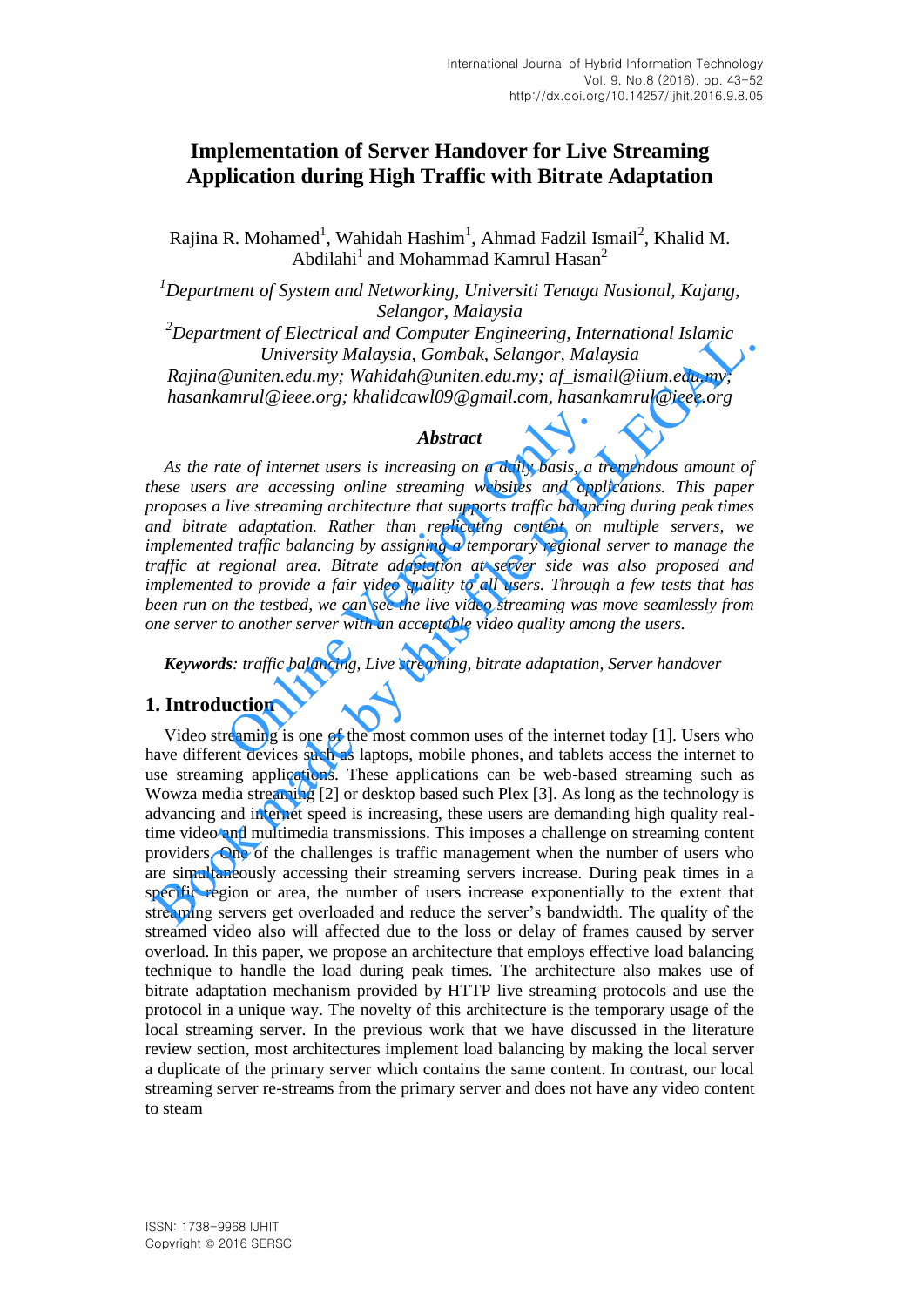# **2. Problems during High Traffic and the Solutions**

In this section, we will discuss the problems with the current streaming architecture and the proposed architecture.

Figure 1 below shows the current streaming method used by service providers. It encompasses architectures that use P2P, CDN, and Replica streaming servers which are impractical for some organizations, costly, and need expensive maintenance [4-6]. This is just the simplified version of these architectures. The emphasis here is to show that the streaming is always done directly from a public streaming server on the internet. Other details and components such as edge servers in CDN networks, Replica servers, and so on are hidden from this simplified diagram.



**Figure 1. Current Streaming Approach**

As show in the figure above, all of the clients in the local area network are directly streaming from the public streaming server. If the number of clients increase in this area, they would still be accessing that server and overload it. In some architectures, some of the clients are redirected to a replica server [7]. However, such resources get exhausted quickly during peak periods.

# **3. Proposed Architecture**

In our proposed architecture, there are three main components: Central Server, Traffic Coordinator, and Regional server. The Central server consists of the video content in a segmented format which we will discuss later. Anyone that accesses the Central Server will be given those segments (video on demand or live). The Regional Server basically will serve client base on region. It does not contain any video data. The Regional Server streams from the Central Server (as a client) and re-streams to the clients in its region (as a server). Therefore, it is a matter of getting the stream from the primary server and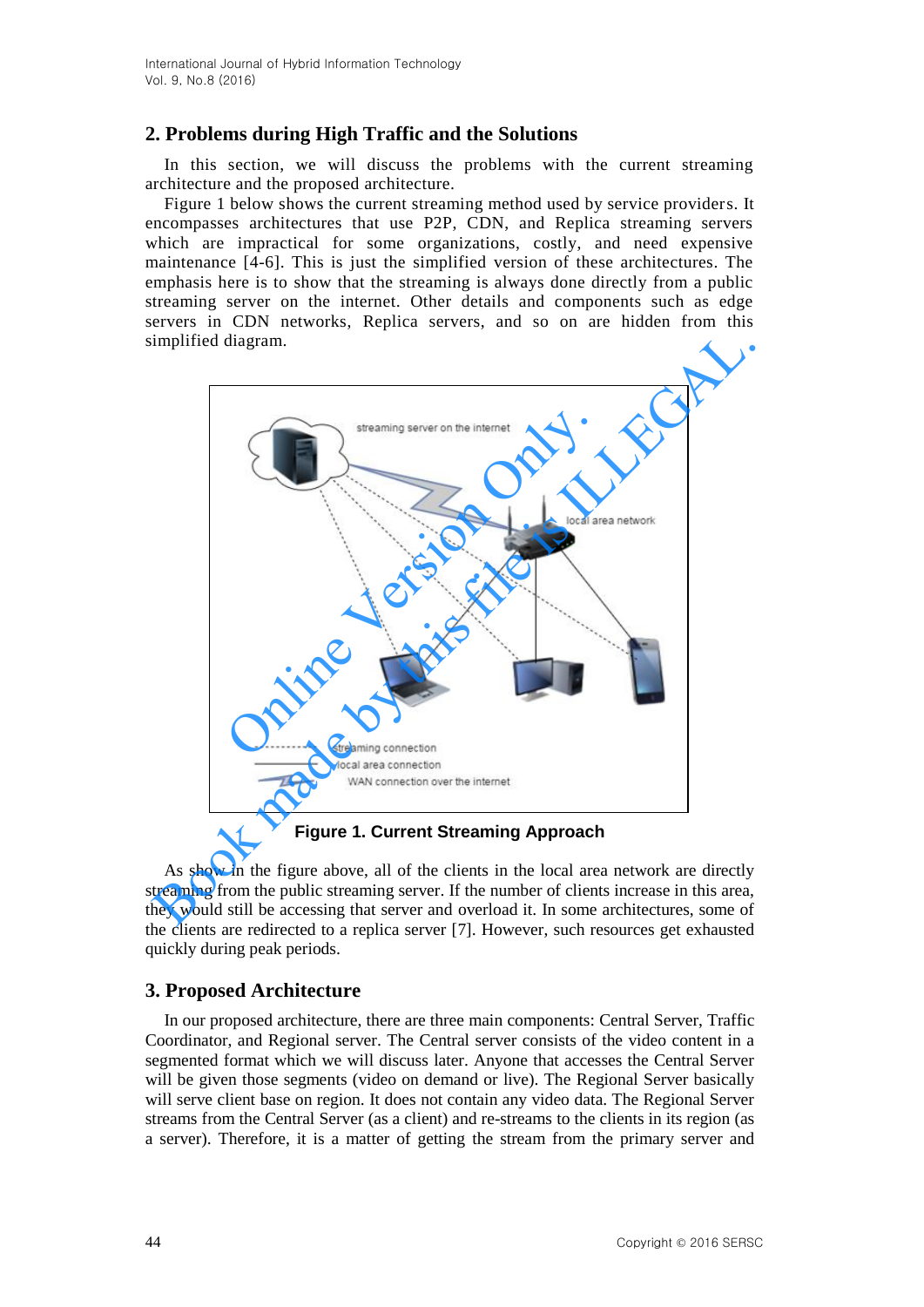forwarding it. The Traffic Coordinator is the server will monitor the traffic at the Public Server and will measure the either the network traffic exceed the threshold or not.

Clients and Regional servers communicate with the Traffic Coordinator before they stream anything. The Traffic Coordinators registers them (clients and Regional Servers) and tells them where to stream from. In the case of Regional servers, they will also stream from the Central Server. In the case of clients, the Regional Server will stream from the Central Server if they haven't exceeded their threshold. Otherwise, they will be redirected to their assigned Regional Server. Figure 2 below shows how the architecture works during normal traffic periods. Figure 3 shows what happens when high traffic comes from one of the regions.



**Figure 2. Proposed Architecture – Normal Traffic Scenario** 



**Figure 3. Proposed Architecture – High Traffic Scenario**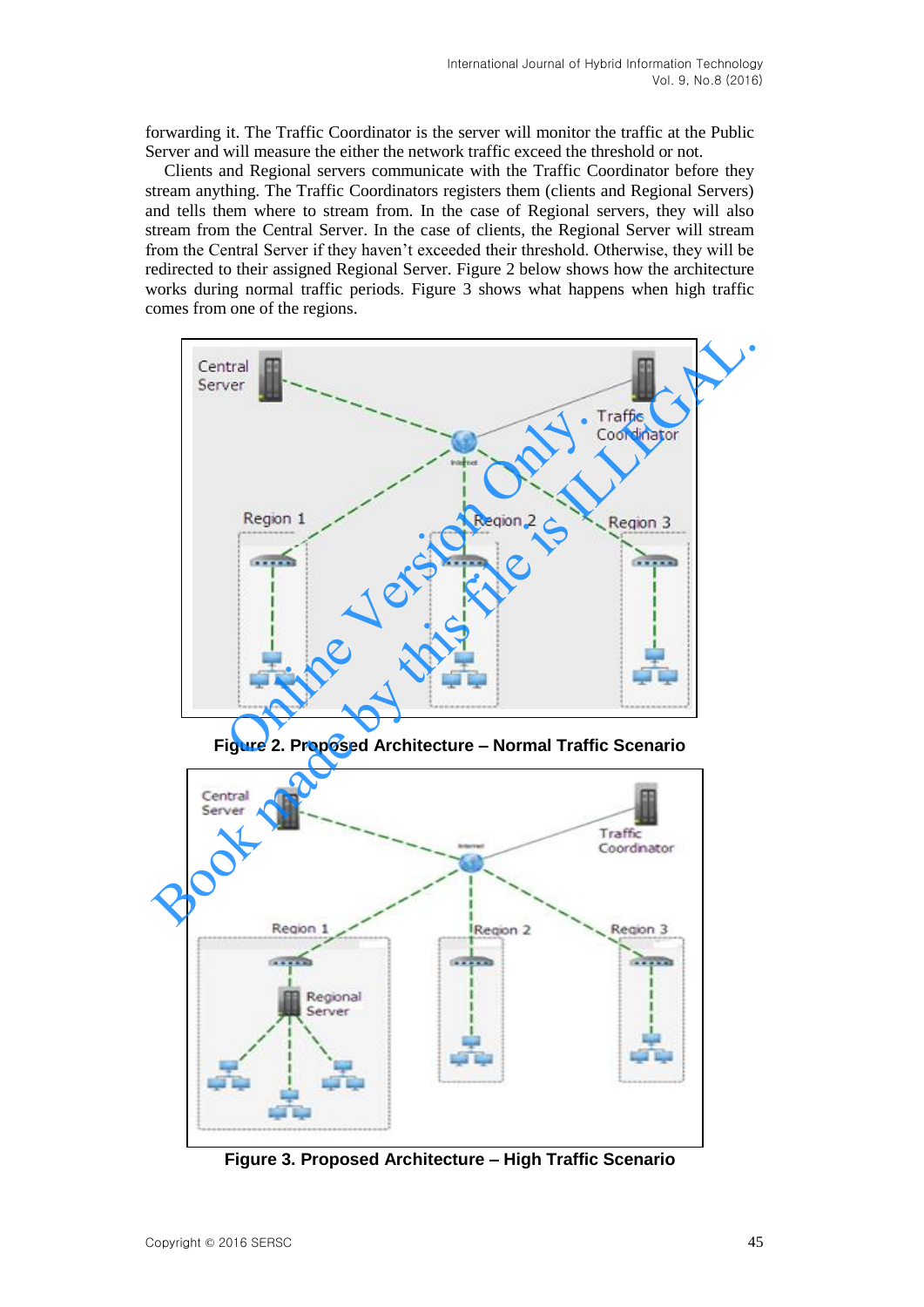#### **2.1. Traffic Flow Diversion**

Traffic flow diversion has been done in two ways in this study. First, the Central Server is always kept from getting overloaded by the Traffic Coordinator by always checking the threshold value. Since clients come to the Traffic manager first, it keeps a list of those connected to the Central Server and another list of those connected to the Regional Server. The Central Server will not get overloaded as long as the threshold value is not reached.

Second, the Traffic Coordinator keeps an eye those clients who get disconnected from the Central Server. For example, if the threshold for region A is 50 and all 50 positions are occupied, any client that comes from region A will be redirected to their Regional Server. If a client from region A disconnects from the Central Server (49 from A), it will be replaced by a client from A that was initially connected to the Regional Server. This always makes sure the Central Server is fully utilized while balancing its traffic and also the Regional Server is fully utilized while balancing its traffic as well. Therefore, the traffic balancing happens fairly between the Central Server and the Regional Server.

It is fundamental to understand that this local server is just a temporary server. This means that it serves as a temporary stream relay for a short period of time (during high traffic period) and serves its users only during this interval of time. This server is not a replica of the primary server which means it does not have a duplicate content of the primary server. Instead, it streams from the primary server and then re-streams to its clients in real-time. This is one of the most fundamental differences between this architecture and the exiting architectures. noting happens fairly between the Central Server and the lamental to understand that this local server is just a text it serves as a temporary stream relay for a short periood) and serves its users only during this interva ieven: If a client from region A disconnets from the Chartal Server (49 from A), it will<br>be replaced by a client from A that was initially connected to the Regional Server. This<br>lways makes sure the Central Server is fully

#### **2.2. Bit Rate Adaptation**

There are two integrated methods that we have used to implement this architecture. First, the streaming protocol that we used is Apple's HTTP Live Streaming (HLS) [8]. Second, we have written Java programs that make use of the VLCJ API [9]I to implement the streaming between servers and clients.

HLS is one of the widely-adopted streaming protocols that use the HTTP protocol and support bitrate adaptation. Bitrate adaptation allows the streaming clients to choose what quality of video to stream from the server based on their connection strength [10] . If the video requesting client's connection is not good, it will request low quality video from the server, and vice versa. This is very important for those clients that are connected to wireless connections where the signal strength fluctuates frequently

In conventional method, HLS achieves this through two main components: the stream segmenter, and the distribution server. When a live or on demand video is produced, the stream segmenter segments the video into fragments or segments. Each segment is encoded with the MPEG2-TS protocol to be transported over the network. The segments also generates different bitrate (quality) fragments ( *e.g*. 128Kbps, 1024Kbps). These segments of different quality are stored in a standard HTTP server such as Apache.

Before a client requests a video segment, it will detect its available bandwidth and request the video quality that suits this bandwidth. However, our usage of this protocol is different from the conventional or normal approaches. Rather than allowing the clients to decide what video quality to get from the server, the Central Server decides what video quality to stream. This means that we are doing bitrate adaption from the server side rather than the client side. In situations where all or most of the clients have very good connections, they will request the high quality content from the server. Consequently, the server will be left with small bandwidth. This creates network congestions and insufficient bandwidth on the server side. Therefore, the clients will experience packet loss, delay, and jitter. To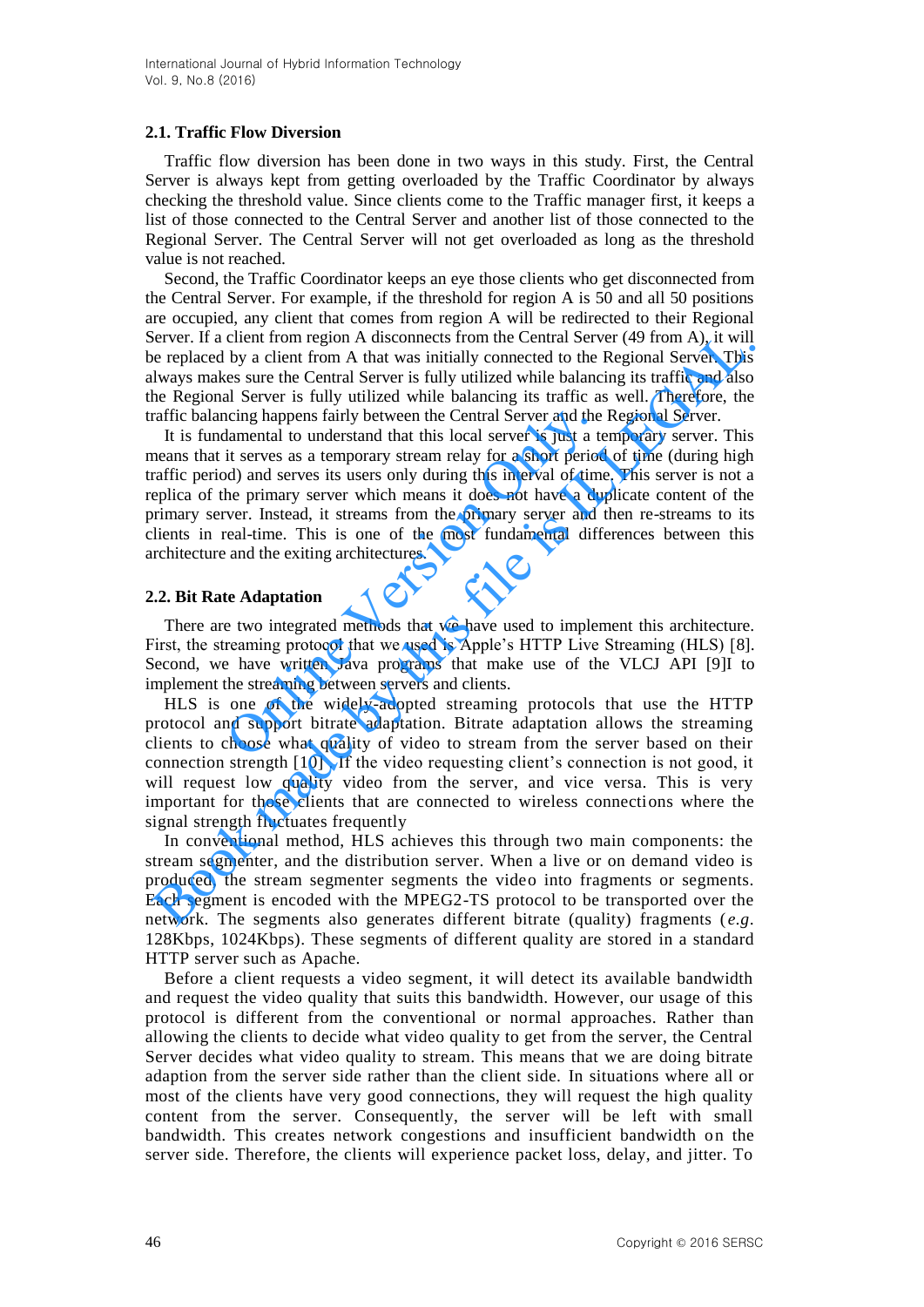avoid this, the streaming server must adjust the quality of video it is streaming based its available bandwidth.

As far as the clients are concerned, it will not have much effect since it is still streaming through HTTP and HLS. It has the same effect as serving a single video bitrate in the normal approaches. The client can still download video segments while the user is watching the previously watched ones.

## **3. Testbed Implementation**

Our testbed implementation comprises an implementation at both servers and clients. The server components implemented are the Central Server, Regional Server, and the Traffic Coordinator. As mentioned earlier, VLCJ API was customized in order to communicate with the native LIBVLC API of VLCJ media player. As for the clients, VLCJ API was also used but only to fetch the stream and display it for the user.

#### **3.1. Server and Client Setup**

All the hardware for servers were installed and configured by Linux-based operating system. The Central Server was equipped with Apache Server as well as video contents as to be accessed by clients. Traffic Coordinator is equipped with specific algorithm to monitor all the connectivity between client and servers. It will keep all the information about clients, its' IP addresses, URL addresses that requested by clients and clients' domain. Traffic Coordinator will monitor the traffic condition between clients and Central Server by keeps track of the number of clients from each region and continuously checks this number against the threshold. If the number of clients exceed the threshold, any new client from that area will be redirected to their local server. r and Client Setup<br>hardware for servers were installed and configu<br>yystem. The Central Server was equipped with Apac<br>ents as to be accessed by clients. Traffic Coordinar<br>gorithm to monitor all the connectivity between c<br>al



**Figure 4. Thread Components of Traffic Coordinator and Clients** 

It retrieves the primary server's streaming URL (*e.g*. http://192.168.1.102:8080/). It then establishes connection with the local server and gets its streaming URL as well. Once the clients come to get connected, the traffic manager registers them and gives them the stream URL (primary or secondary depending on the threshold). The client then used the API to fetch the video segments from the assigned server and display it for the user.

To make communication efficient, the traffic manager assigns a thread for each client connected to it. This thread gives the stream URL to the client and waits for its shutdown. In addition to that, the traffic manager has a switch hander thread.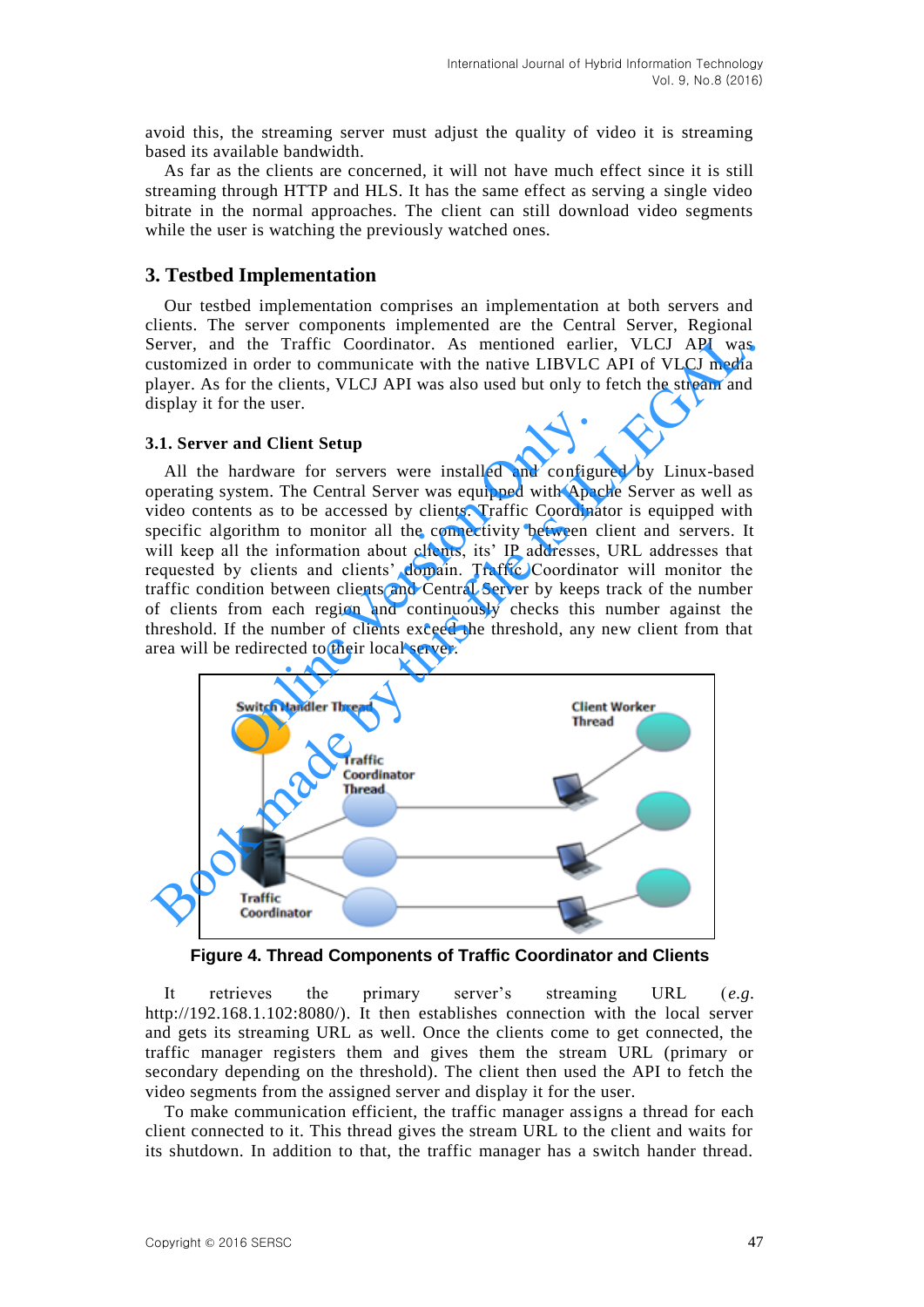This thread takes a client away from the local server and assigns it to the primary server to achieve load balancing. Figure 4 shows the component of the Traffic Coordinator.



**Figure 5. Layout of our Testbed Setup** 

As for the Regional Server it was equipped and configured with the same environment with the Central Server but need only to serve regional's client. Regional Server is a temporary server, only activates during high traffic and deactivates when traffic condition is low. While for clients, were installed with Linux-based environment with VLCJ client in order to get video streaming from the server. Generally, the testbed layout as portrayed. The real testbed as shown in Figure 6, which consists only three laptops responsible as Central Server, Traffic Coordinator and Regional Server respectively. To simplify things, all the three laptops were also used as clients throughout the time **Example 18 Accord Server Control Server Control Server Control Server Control Server Control Server (and Configure 19 According the Megional Server it was equipped and configure the expression of the Central Server, only** 

# **5. Testing Result and Discussion**

The threshold must be specified on the Traffic Coordinator before running it. For example, a threshold of 3 means anything more than 3 clients will be redirected to their Central Server. As described earlier, clients get their stream URL from the Traffic Coordinator based on the threshold. Clients also get redirected from the Regional Server to the Central Server if any client disconnects from the Central Server. There are two major objectives that this architecture is trying to achieve; traffic balancing and bitrate adaptation. To get the consistence result, the system has been run and tested more than 20 times to get the consistence result. Traffice<br> **Examples 1. Examples 1. Examples 1. Cluent 2.**<br> **Examples 1. Examples 1. Cluent 2.**<br> **Examples 1. Examples 1. Cluent 2.**<br> **Examples 1. Examples 1. Cluent 2. Cluent 2.**<br> **Examples 1. Example**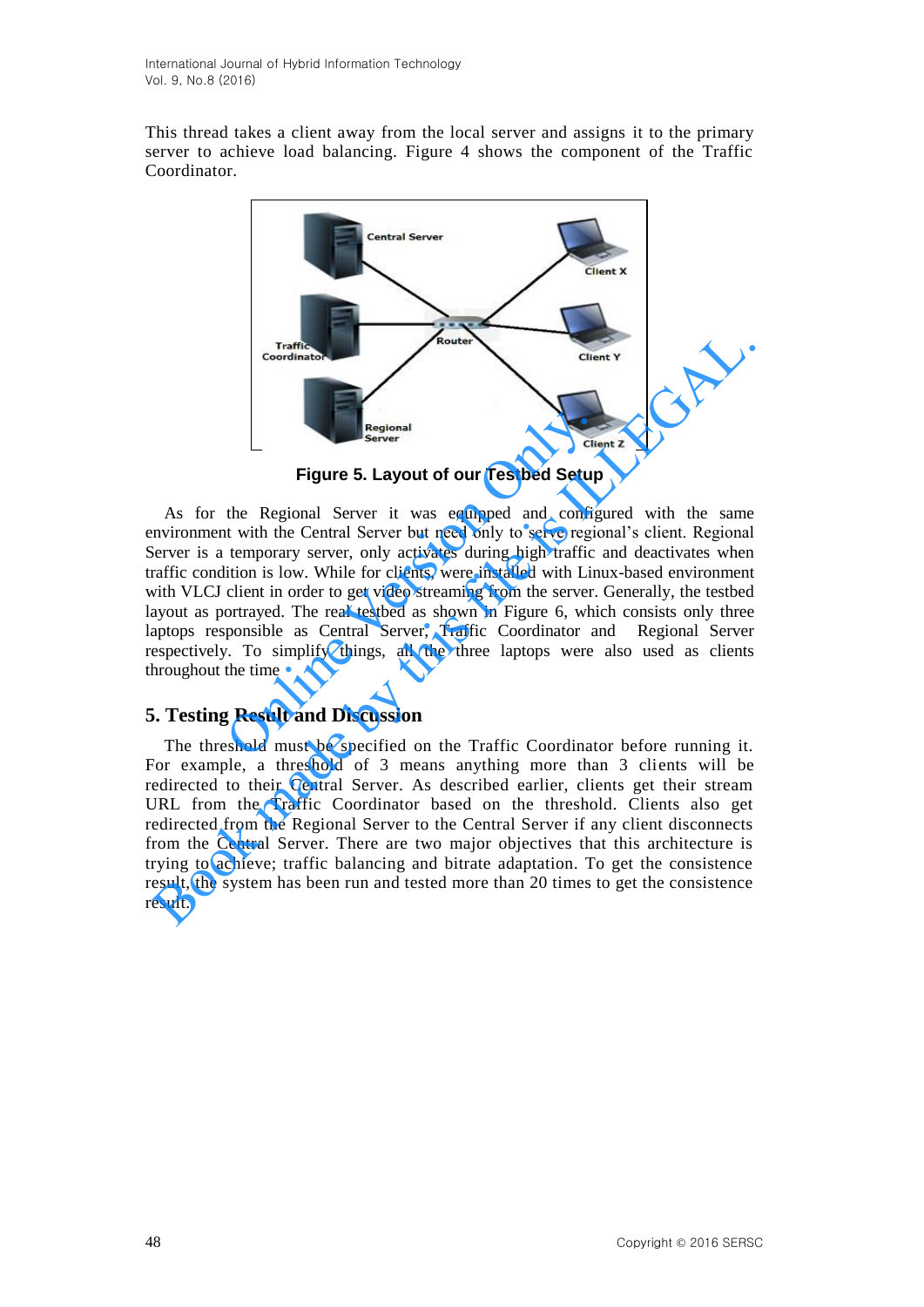

**Figure 6. Actual Hardware and Layout for the Testbed** 

Figure 7 above shows two clients streaming from two different servers when the threshold was set to 1. First client is streaming from the Central Server (192.168.1.102) while the second client is streaming from the Regional Server (192.168.1.105). The video content is streamed synchronizing between both Central Server and Regional Server.



**Figure 7. Traffic Balancing Result**

In order to achieve the second objective, we have to see the effect of video quality streamed by clients when the traffic is high. To realize this, we test by using Apache's ab tool [11] to simulate traffic on the web server. When a lot of traffic was generated, the server selected its next lowest bitrate quality and streamed to the client. Figure 8 below shows the primary server selecting the next lowest bitrate (28kb) to adjust the video quality.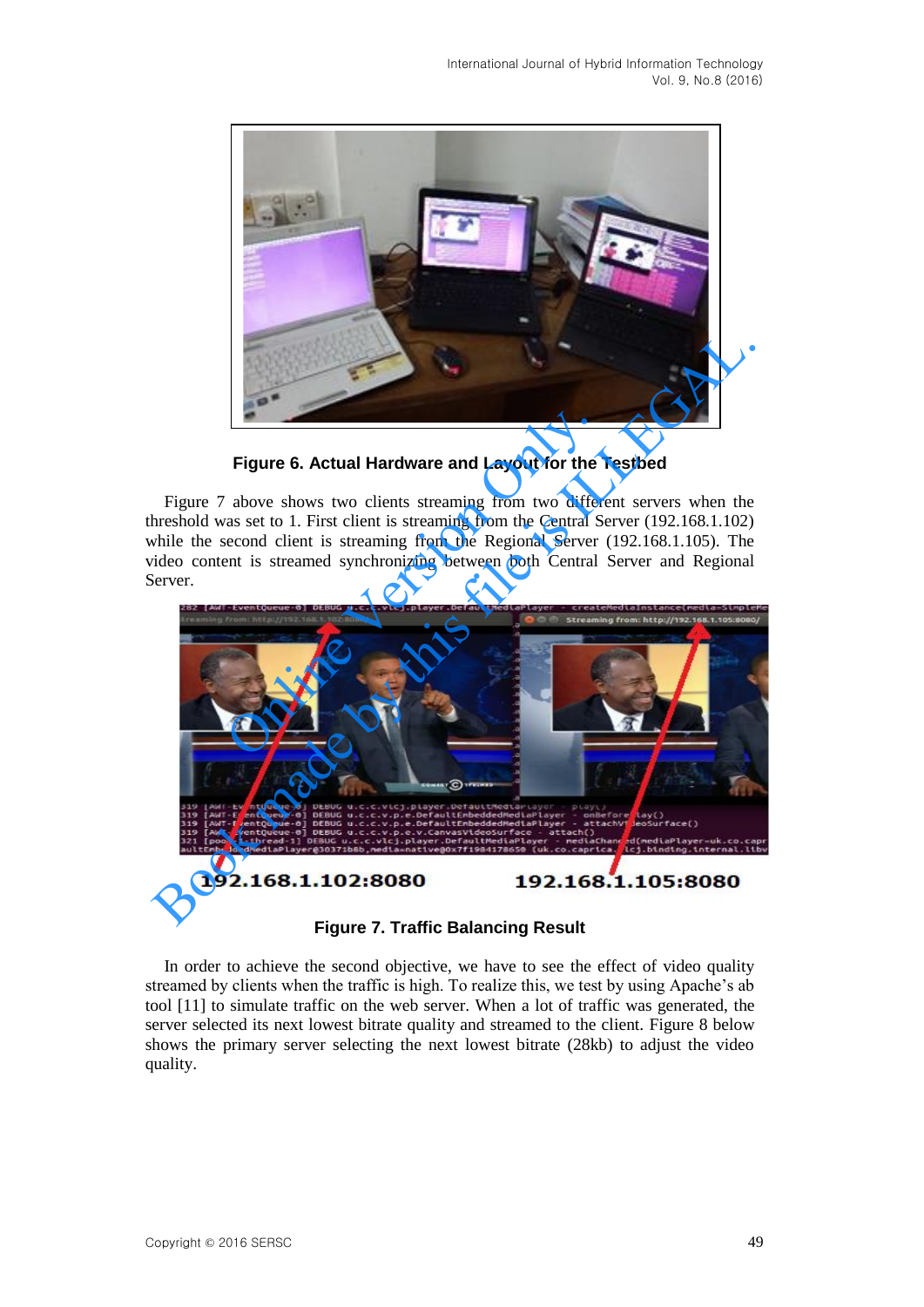International Journal of Hybrid Information Technology Vol. 9, No.8 (2016)

| main debug: pre-buffering done 292 bytes in 0s - 28515 KiB/s<br>main debug: looking for stream filter module matching "any": 9 candidates<br>httplive info: HTTP Live Streaming (192.168.1.1/noah.mp4_master.m3u8)<br>httplive debug: parse_M3U8 #EXTM3U #EXT-X-STREAM-INF:BANDWIDTH=28000 http://192.168.1.1/noa<br>http://192.168.1.1/noah.mp4_64.m3u8 #EXT-X-STREAM-INF:BANDWIDTH=128000 http://192.168.1.1/nr<br>http://192.168.1.1/noah.mp4 256.m3u8<br>httplive debug: Meta playlist                                                                                                                                                                                                                                                                                     |             |
|--------------------------------------------------------------------------------------------------------------------------------------------------------------------------------------------------------------------------------------------------------------------------------------------------------------------------------------------------------------------------------------------------------------------------------------------------------------------------------------------------------------------------------------------------------------------------------------------------------------------------------------------------------------------------------------------------------------------------------------------------------------------------------|-------------|
| httplive debug: bandwidth adaptation detected (program-id=0, bandwidth=28000).<br>main debug: creating access 'http' location="192.168.1.1/noah.mp4_28.m3u8', path='(null)'<br>main debug: looking for access module matching "http": 25 candidates<br>access http debug: querying proxy for http://192.168.1.1/noah.mp4_28.m3u8<br>ge4 debug: IM: Setting an input<br>lua debug: Trying Lua scripts in /home/khalid/.local/share/vic/lua/meta/art<br>lua debug: Trying Lua scripts in /usr/lib/vic/lua/meta/art<br>lua debug: Trying Lua playlist script /usr/lib/vlc/lua/meta/art/00_musicbrainz.luac<br>access_http debug: no proxy<br>access http debug: http: server='192.168.1.1' port=B0 file='/noah.mp4_28.m3u8'<br>main debug: net: connecting to 192.168.1.1 port 80 | $\mathbb T$ |
| main debug: connection succeeded (socket = 28)<br>access http debug: protocol 'HTTP' answer code 206<br>access_http debug: Server: Apache/2.4.7 (Ubuntu)<br>occess http debug: this frame size=1920<br>access http debug: stream size=1920,pos=0,remaining=1920<br>access http debug: Connection: close<br>access http debug: Content-Type: application/x-mpegurl<br>main debug: using access module "access_http"<br>main debug: Using stream method for AStream*<br>main debug: starting pre-buffering                                                                                                                                                                                                                                                                       |             |
| <b>Figure 8. Bitrate Adjustment for Video Quality</b>                                                                                                                                                                                                                                                                                                                                                                                                                                                                                                                                                                                                                                                                                                                          |             |
| When the server was not busy and streaming high quality video, the clients were able<br>o stream it without any issues except when their connection was slow which resulted in<br>tartup delay of few seconds as expected.                                                                                                                                                                                                                                                                                                                                                                                                                                                                                                                                                     |             |
| <b>. Conclusion</b>                                                                                                                                                                                                                                                                                                                                                                                                                                                                                                                                                                                                                                                                                                                                                            |             |
| We proposed an architecture to solve the high traffic problem during peak times<br>by assigned a temporary regional server for streaming service application. High<br>raffic condition might happened during an important or popular events $i \, e$ sports                                                                                                                                                                                                                                                                                                                                                                                                                                                                                                                    |             |

## **Figure 8. Bitrate Adjustment for Video Quality**

## **9. Conclusion**

We proposed an architecture to solve the high traffic problem during peak times by assigned a temporary regional server for streaming service application. High traffic condition might happened during an important or popular events *i.e.* sports events, presidents' speeches, and so on. In these scenarios, the deployment of an architecture that enhances traffic balancing and efficient use of resources is very crucial. Our proposed architecture addresses this issue. We also deployed HTTP Live Streaming (HLS) protocol for bitrate adaptation implementation to provide a better and fair quality among clients. Testing has been done to see the capability of Regional Server take responsibility to cater their own regional clients. We also test the bitrate adaptation method provided by the Central Server in order to offer a fair quality for all clients in the same domain. Our future work is to test the architecture with large-scale clients and to improve the flexibility of bitrate adaptation during high traffic. Book made by this file is ILLEGAL.

## **References**

- [1] Internet Live Stats, "Internet Users", [Online]. Available: http://www.internetlivestats.com/internetusers/, (2015)**.**
- [2] WowZa Streaming Engine, availabe at https://www.wowza.com/products/streaming-engine.
- [3] Plex, accessible at http://www.plex.com.
- [4] S. Xu and H. Shen, "QoS-oriented content delivery in e-learning systems", IT in Medicine & Education, 2009. ITIME '09. IEEE International Symposium on, vol. 1, **(2009)**, pp. 665–670.
- [5] S. I. Lee, D. Lee and S. G. Kang, "Challenges to P2P live video streaming over mobile heterogeneous networks", Computer Sciences and Convergence Information Technology (ICCIT), 2011 6th International Conference on, **(2011)**, pp. 36–41.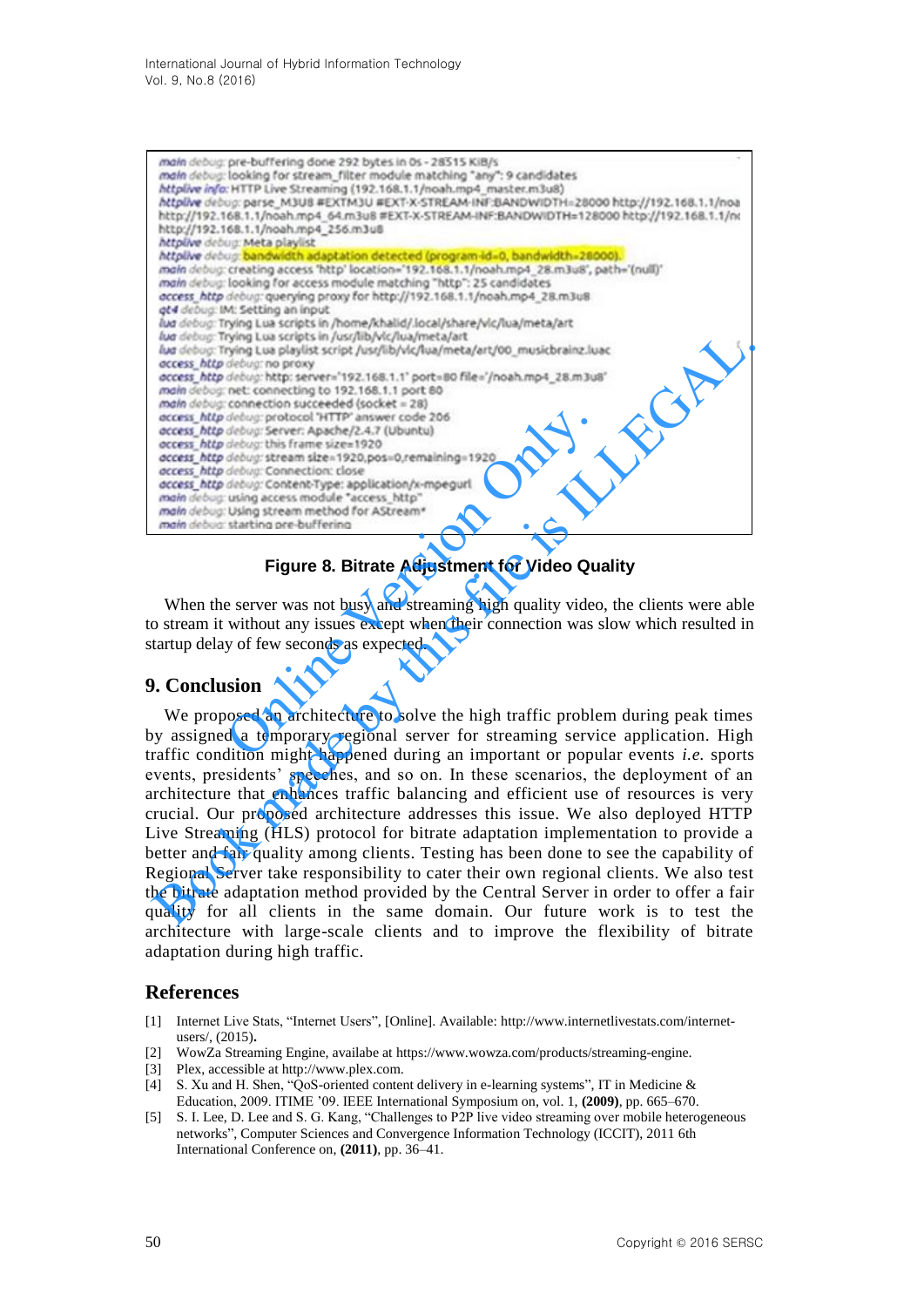- [6] M. Gupta and A. Garg, "Content Delivery Network Approach to Improve Web Performance: A Review", International Journal of Advance Research in Computer Science and Management Studies, vol. 2, Issue 12, **(2014)**.
- [7] J. Kim and Y. Won, "Dynamic load balancing for efficient video streaming service", Information Networking (ICOIN), 2015 International Conference on, **(2015)**, pp. 216–221.
- [8] A. Fecheyr-Lippens, "A Review of HTTP Live Streaming Table of Contents", Memory, no. January 2010, **(2010)**.
- [9] T. C. Thang, H. T. Le, A. T. Pham and Y. M. Ro, "An evaluation of bitrate adaptation methods for HTTP live streaming", Sel. Areas Commun. IEEE J., vol. 32, no. 4, **(2014)**, pp. 693–705.
- [10] L. Lambrinos and E. Demetriou, "An adaptive live media streaming architecture", 2nd Int. Conf. Adv. Multimedia, MMEDIA 2010, pp. 74–77, **(2010)**.
- [11] Apache Bench, accessible at http://infoheap.com/ab-apache-bench-load-testing/.

#### **Authors**



**Rajina R. MMohamed**, She received her bachelor degree in computer science from University Putra Malaysia (UPM). She then pursued her MSc in computer science majoring in distributed computing at the same university and completed her MSc in 2003. She currently works as a lecturer at Universiti Tenaga Nasional (UNITEN), Malaysia since September 2013. Previously, she was a researcher at MIMOS Berhad focusing on computer networking. Since 1996, has involved in various field of research including network information security, wireless communication (IPv4 and IPv6), digital home and e-learning. Rajina has published several publications and filed several patents on her research findings. She is a member of IEEE. Figure 1996, the incomputer science may be pursued her MSc in computer science may computing at the same university and comples She currently works as a lecturer at Univer (UNITEN), Malaysia since September 2013. Tesearche



**Wahidah Hashim**, She received her bachelor degree in Information Technology, Business Management and Language from University of York, UK in 1999. She then pursued her MSc in Multimedia Technology at University of Bath, UK in 2001. She completed her PhD studies from King's College London, UK in 2008 in the field of Telecommunication Engineering. She is currently at Universiti Tenaga Nasional, system and networking department, College of Computer Science and Information Technology as a principle lecturer since 2014. Prior to this, she was a staff researcher at MIMOS Berhad, a Malaysian National R&D in ICT sector. Apart from her main task in doing research in cognitive radio, WLAN, OFDM, MIMO systems, IoT, Big Data and wireless system, she is actively involved in the development of Malaysia technical specification, standard and guidelines of wireless devices, International Mobile Telecommunication (IMT) systems and sensor network for Malaysian Communications and Multimedia Commission (MCMC). She had represented Malaysia at International Telecommunication Union (ITU) working party 5D meeting for IMT-Advanced technology as well as a member to ITU Focus Group on Aviation Cloud Computing and Asia Pacific Telecommunity Standardization Program (ASTAP). Dr. Wahidah has published several publications and filed several patents on her research findings. She is a member of the IEEE and IACSIT. **Authors**<br> **Authors**<br> **Authors**<br> **Authors**<br> **Authors**<br> **Authors**<br> **Authors**<br> **Authors**<br> **Authors**<br> **Authors**<br> **Authors**<br> **Authors**<br> **Authors**<br> **Authors**<br> **CONS**<br> **CONTEN), Malaysia since September 2013. Previously, she was**